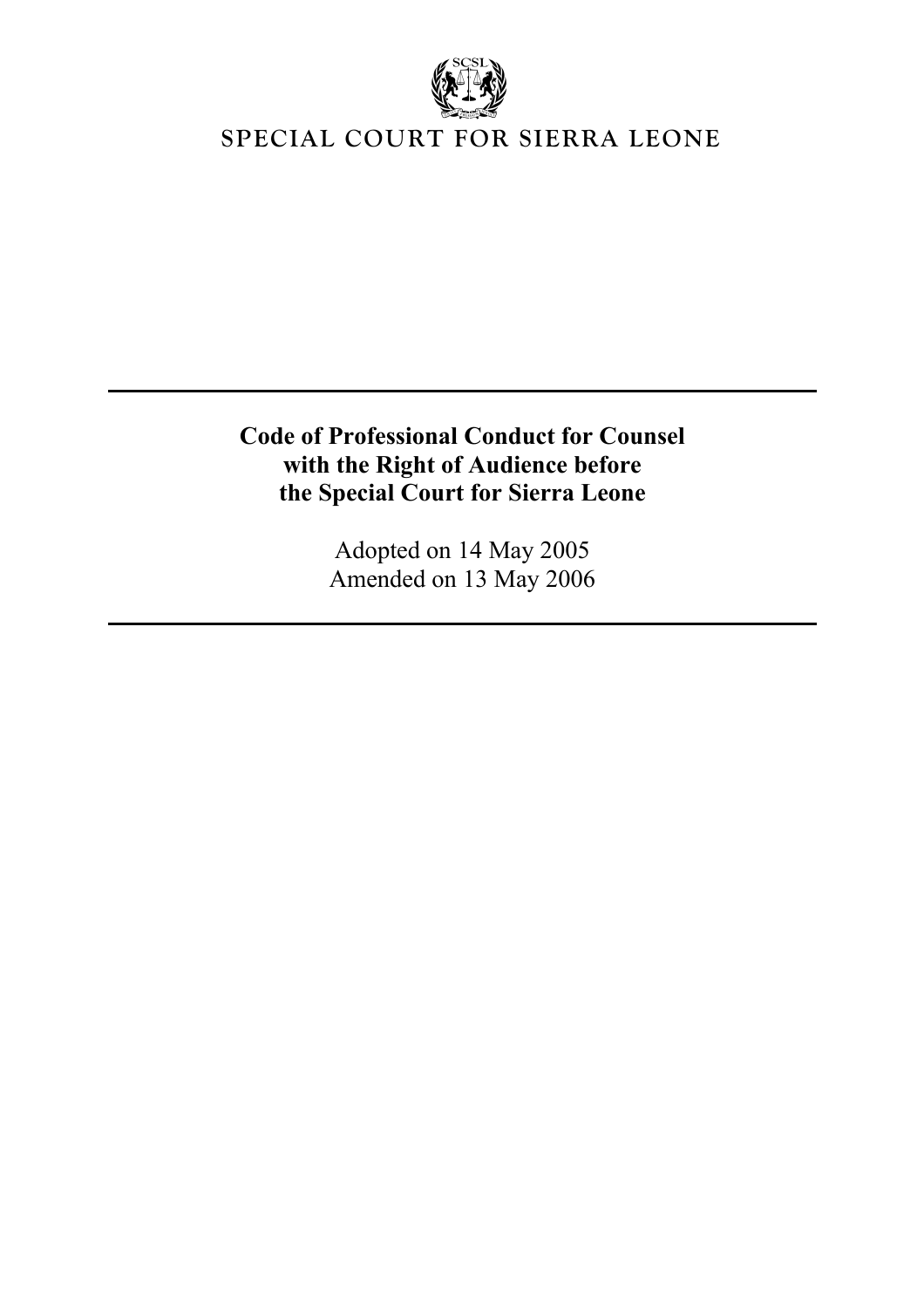## **TABLE OF CONTENTS**

#### **PREAMBLE**

#### **GENERAL PROVISIONS**

Article 1 – Definitions Article 2 – Application

Article 3 – Conflict

## **OB LIGATIONS OF COUNSEL**

Article 4 – Non-Discrimination

Article 5 – Competence, Independence and Integrity

Article 6 – Integrity of Evidence

Article 7 – Professional Courtesy

Article  $8 -$  Duty towards the Special Court

Article 9 – Contact with Judges

Article 10 – Conduct toward Victims and Witnesses

Article 11 – Conduct toward Others

Article 12 – Counsel as Witness

Article 13 – Contact with the Media

## **OB LIGATIONS OF DEFENCE COUNSEL**

Article 14 – Scope of Representation

Article 15 – Conflict of Interest

Article 16 – Communication with Clients

Article 17 – Confidentiality

Article 18 – Declining, Terminating or Withdrawing Representation

Article 19 – Prospective Clients

Article 20 – Remuneration of Defence Counsel

Article 21 – Financial Arrangements between Counsel and Clients

Article  $22$  – Fee Splitting

## **OBLIGATIONS OF PROSECUTION COUNSEL**

Article 23 – Scope of Prosecution

Article 24 – Impartiality

Article 25 – Conflict of Interest

Article 26 – Confidentiality

## **DISCIPLINARY PROCEEDINGS**

Article 27 – Misconduct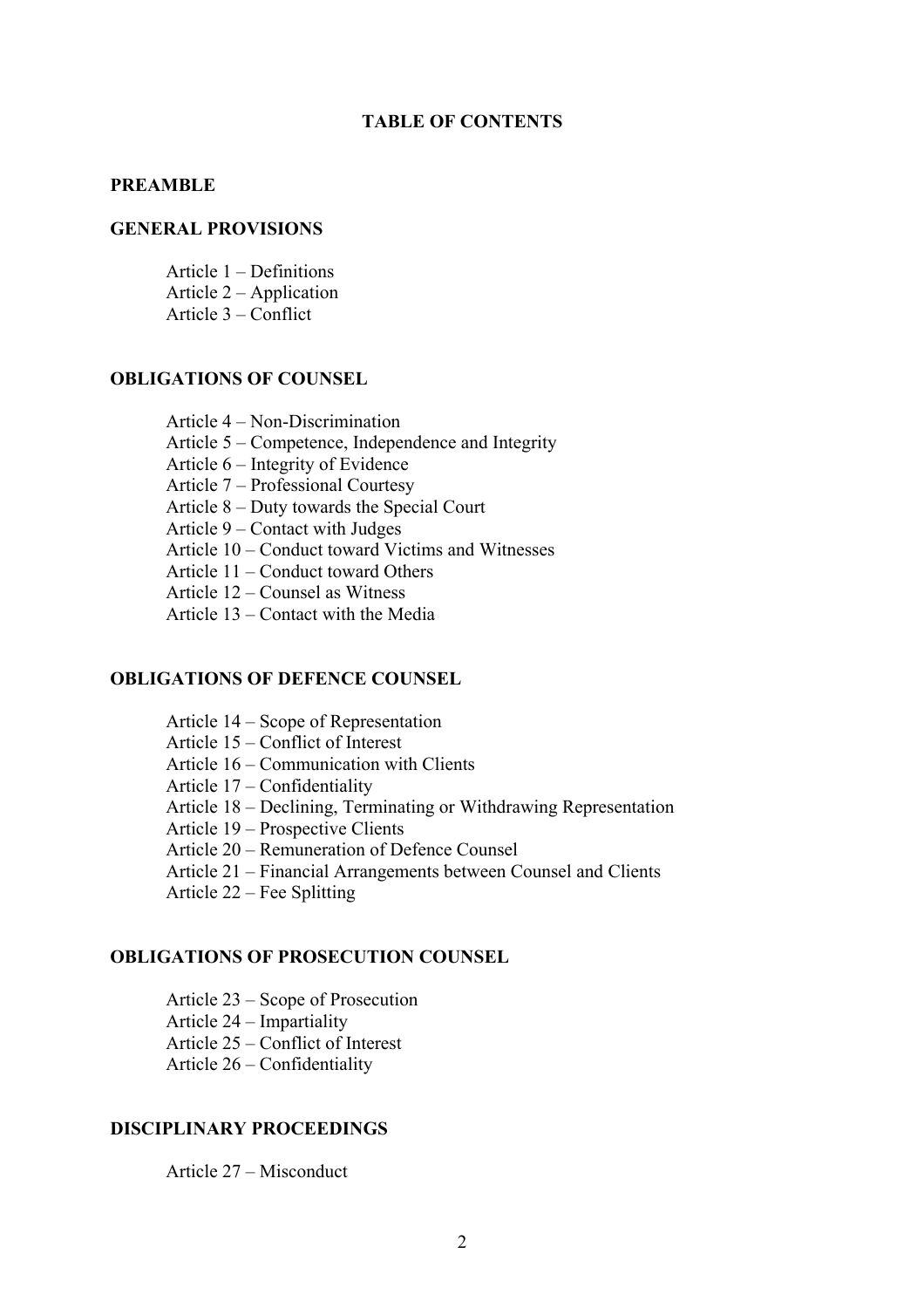Article 28 – Responsibility for Other Team Members

Article 29 – Disciplinary Panel

Article 30 – Rights of Counsel

Article 31 – Records of Disciplinary Proceedings

plaints Article 32 – Com

isciplinary Panel Article 33 – Procedure of the D

Article 34 – Sanctions

Article 35 – Disciplinary Appeals Board

## **FIN AL PROVISIONS**

Article 36 – Amendment

Article 37 – Entry into Force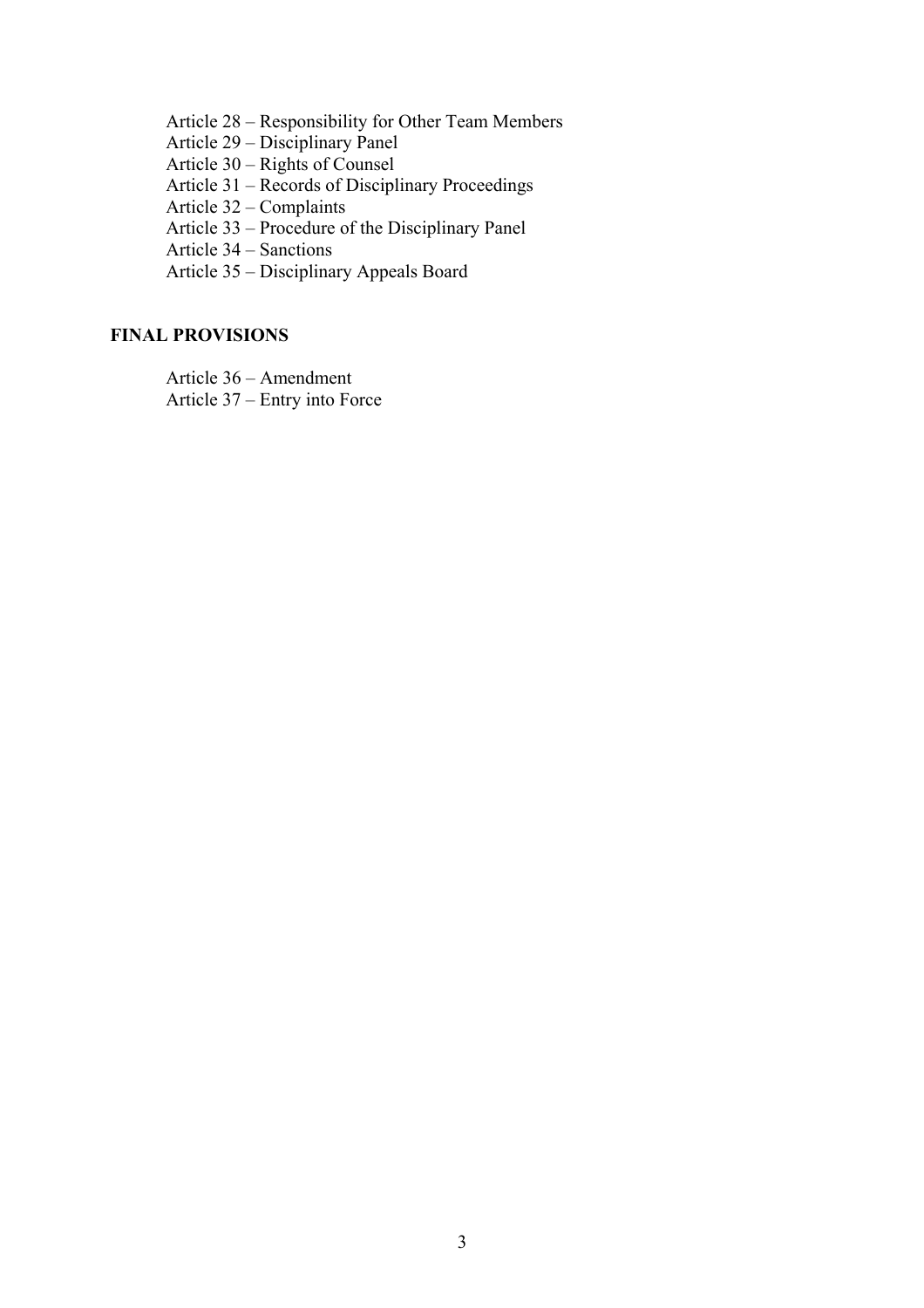# **PREAMBLE**

The Registrar of the Special Court for Sierra Leone (hereinafter "Special Court"),

Considering Rule 46 of the Rules of Procedure and Evidence (hereinafter "Rules") adopted on 12 April 2002 as subsequently amended, which authorises the Registrar to set up a Code of Professional Conduct enunciating the principles of professional ethics to be observed by counsel having the right of audience before the Special Court, subject to adoption by the Plenary Meeting;

Considering that being subject to a Code of Professional Conduct is one essential attribute of being qualified as counsel;

Considering that counsel having the right of audience before the Special Court come from various jurisdictions, and that the interests of justice require all counsel to ad here to the same Code of Professional Conduct;

Considering that the Plenary Meeting of the Judges of the Special Court adopted the present Code of Professional Conduct for Counsel with the Right of Audience before the Special Court for Sierra Leone on 14 May 2005,

Hereby promulgates this Code of Professional Conduct for Counsel with the Right of Audience before the Special Court for Sierra Leone.

# **GENERAL PROVISIONS**

## **Article 1 –** *06)* **Definitions** *(amended on 13 May 20*

- (A) In this Code, unless a different interpretation is required by the provisions of the Code or the context in which they appear, the following definitions apply:
- The Agreement between the United Nations and the Government of Sierra Leone on the Establishment of a Special Court for Sierra Leone, signed in Freetown on 16 January 2002; Agreement
- *Amicus Curiae* A State, organisation or person invited or granted leave by a Chamber to make oral or written submissions pursuant to Rule 74 of the Rules;
- Client An accused, suspect, detainee, witness or other person who has engaged, been assigned counsel or had counsel appointed by a Judge or Chamber for the purposes of his or her legal representation before the Special Court;
- Code The Code of Professional Conduct for Counsel with the Right of Audience before the Special Court for Sierra Leone;
- Counsel 1) Defence Counsel; 2) Prosecution Counsel; 3) *Amicus Curiae*; and 4) counsel representing a witness or any other person before the Special Court;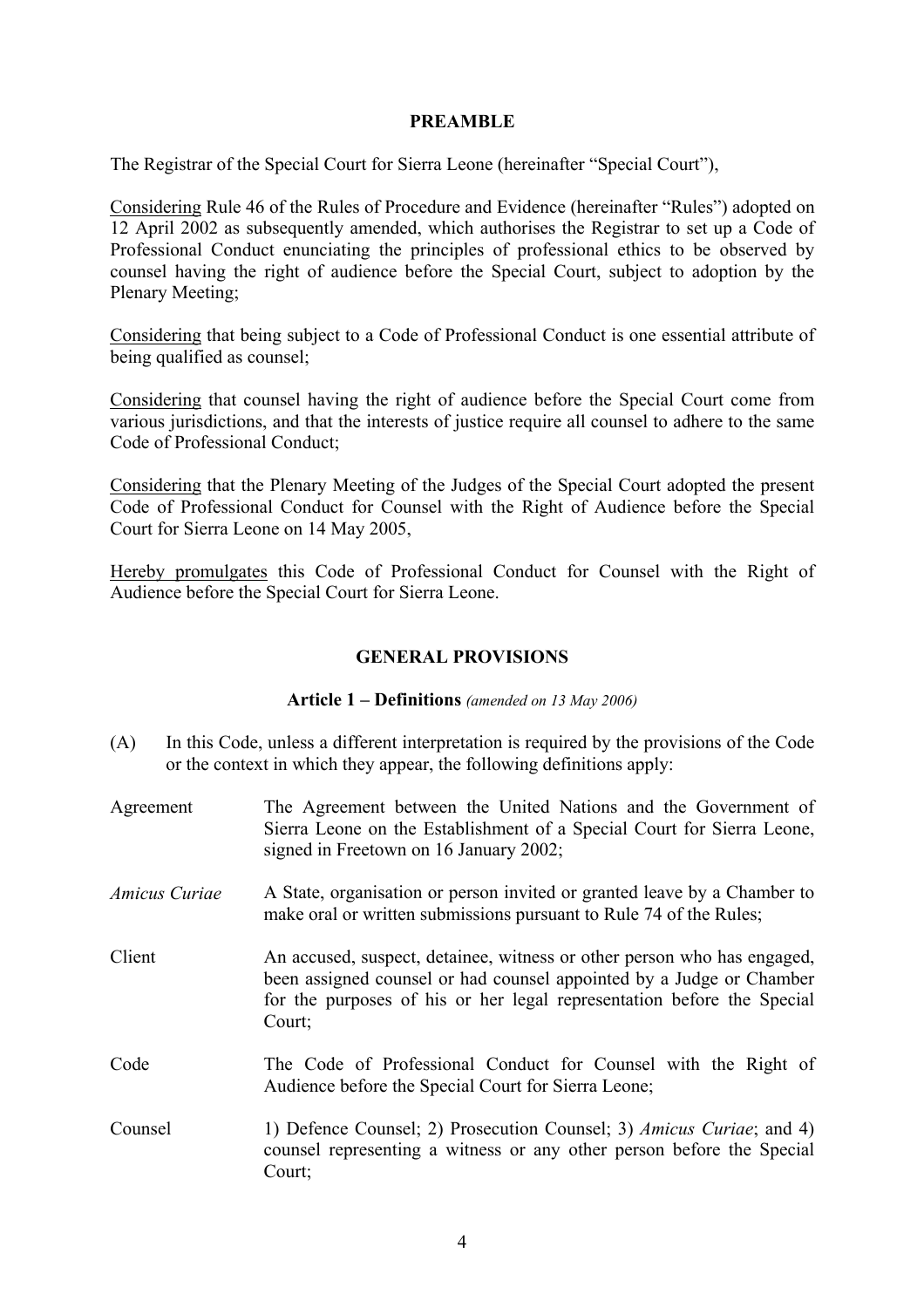- Defence The accused and/or the accused's counsel;
- Defence Counsel Counsel engaged by a suspect or accused pursuant to Rule 44 of the Rules, co-counsel or any legal assistant admitted to practice in a State; duty counsel appointed pursuant to Rule 45 of the Rules; counsel or stand-by counsel assigned by the Principal Defender pursuant to Rule 45 of the Rules; counsel appointed by a Judge or Chamber as either stand-by counsel or court-appointed counsel; and counsel in communication with a suspect or accused as a prospective client;
- Directive The Directive on the Assignment of Counsel issued on 1 October 2003;
- Expert An expert witness as defined in Rule 94 *bis* of the Rules;
- Firm A law firm or a law office but excluding a Barrister's Chambers;
- President The President of the Special Court as referred to in Article 12 of the Statute;

Principal Defender The Principal Defender of the Special Court as appointed by the Registrar;

Prosecution Counsel acting on behalf of the Prosecutor;

Counsel

- Prosecutor The Prosecutor of the Special Court appointed pursuant to Article 3 of the Agreement;
- Registrar The Registrar of the Special Court appointed pursuant to Article 4 of the Agreement;
- Rules The Rules of Procedure and Evidence of the Special Court, as subsequently amended;
- Special Court The Special Court for Sierra Leone established by the Agreement and consisting of the following organs: the Chambers, the Office of the Prosecutor and the Registr y;
- Statute The Statute of the Special Court for Sierra Leone annexed to the Agreement;
- Team Other persons assisting counsel in the preparation and presentation of a particular case before the Special Court as counsel, legal assistants or investigators; and
- Witness A person who gives or is due to give testimony before a Chamber as a result of being called by the parties; summoned by a Judge or a Chamber under Rules 54 and 90(F) of the Rules; or ordered by a Chamber to give testimony by deposition under Rule 71 of the Rules or via communications media, including video and closed-circuit television,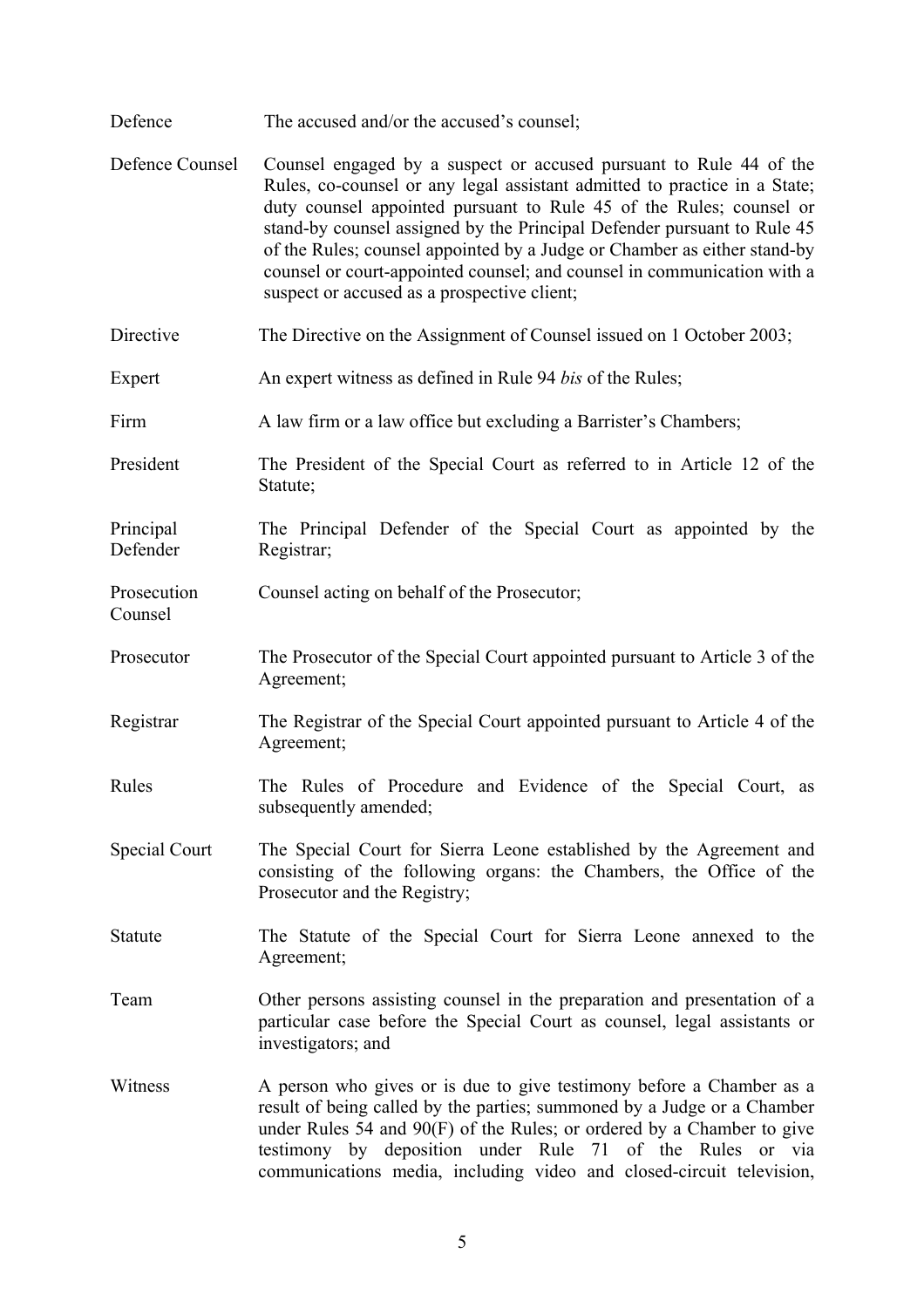under Rule 85 of the Rules; and

Witnesses and Victims Section and The Witnesses and Victims Section referred to in Rule 34 of the Rules.

(B) In this Code, the masculine shall include the feminine and the singular the plural, and vice versa.

# Article 2 – Application (amended on 13 May 2006)

This Code shall apply to all counsel who appear or have appeared before the Special Court or who otherwise act or have acted on behalf of the Prosecutor, a suspect, an accused, a witness or any other person before the Special Court, and who thereby have the right of audience before the Special Court.

# **Article 3 – Conflicts**

- (A) In the event of any inconsistency between this Code and the Agreement, the Statute or the Rules, the terms and provisions of the Agreement, Statute or Rules, as the case may be, shall prevail.
- (B) In the event of any inconsistency between this Code and any other codes of practice and ethics governing counsel, the terms of this Code shall prevail in respect of counsel's conduct before the Special Court.

# **OBLIGATIONS OF COUNSEL**

# **Article 4 – Non -discrimination**

Counsel shall not in relation to any other person discriminate directly or indirectly of race, colour, ethnic or national origin, nationality, citizenship, sexual orientation, marital status, disability, religion or political persuasion.

## Article 5 – Competence, Independence and Integrity (amended on 13 May 2006)

Counsel shall act with:

- (i) competence, honesty, skill and professionalism in the presentation and conduct of the case;
- (ii) independence in the performance of his functions, and shall not accept nor seek instructions from a Government or any other source, nor engage in any activity which compromises his independence or which reasonably creates the appearance of such compromise; and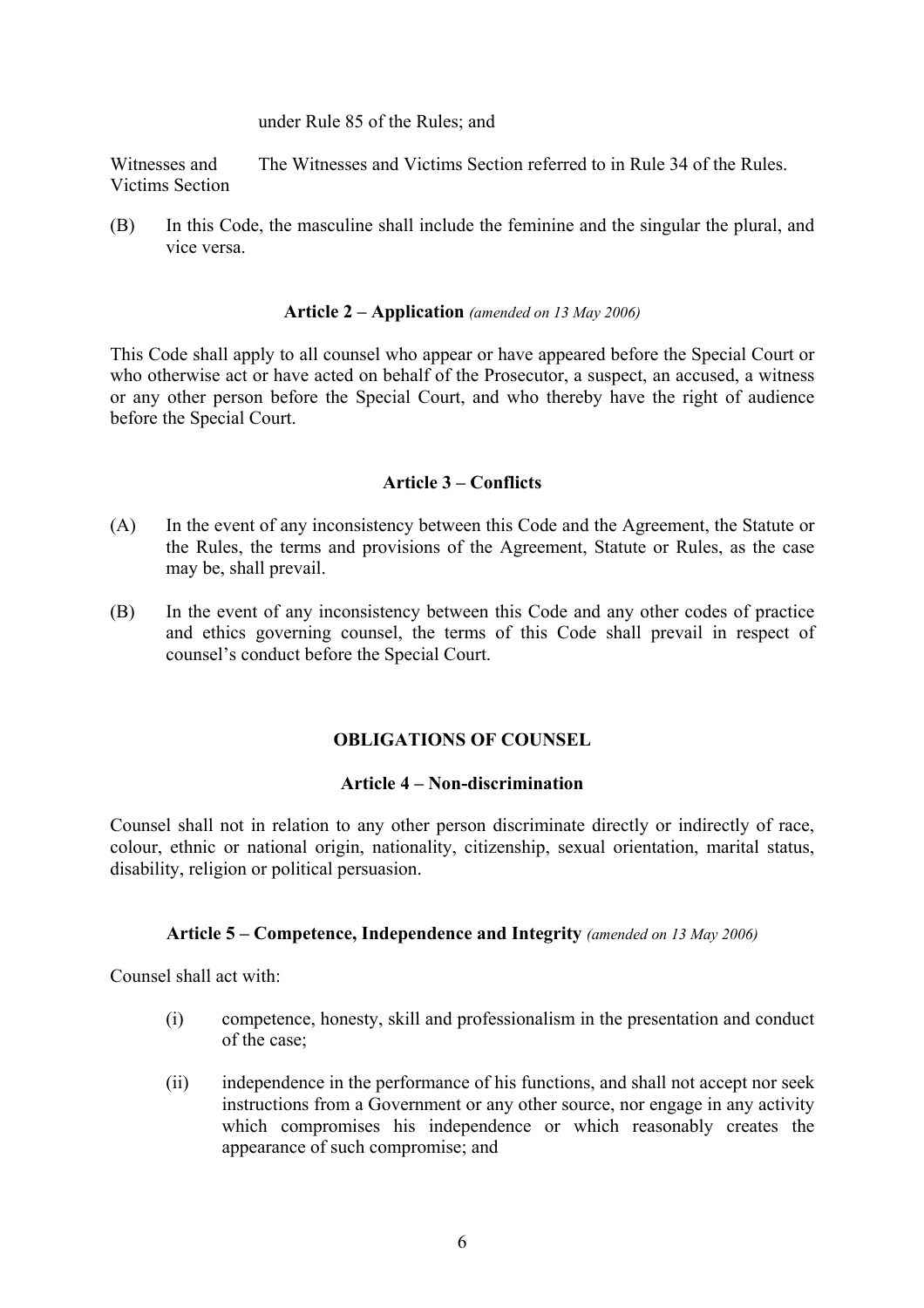(iii) integrity to ensure that his actions do not bring the administration of justice into disrepute.

# **Article 6 – Integrity of Evidence**

- (A) Counsel shall not introduce evidenc e which he knows to be false or which he reasonably believes was obtained through recourse to unlawful methods or any method which constitutes a grave violation of the human rights of any person, in particular methods which constitute torture or cruel, inhuman or degrading treatment or punishment.
- (B) Counsel shall ensure that appropriate action is taken against those responsible for using such unlawful methods as defined in paragraph (A).

# **Article 7 – Prof essional Courtesy**

Counsel shall act courteously and respectfully towards all persons with whom they have professional contact, including but not limited to Judges, other counsel, Special Court staff members, suspects and accused, witnesses, vic tims and clients.

# Article 8 – Duty towards the Special Court

- (A) Counsel has an overriding duty to the Special Court to act with independence and in the interests of justice and must assist the Court in the administration of justice.
- (B) Counsel shall not deceive or knowingly or recklessly mislead the Special Court. Counsel shall take all necessary steps to correct an erroneous statement made by Counsel or his team as soon as possible after becoming aware that the statement was erroneous.
- (C) Counsel shall not submit any request or document with the aim of delaying the proceedings or harming any participan ts to the proceedings.

# Article 9 – Contact with Judges

Counsel shall not, unless permitted by the Rules, this Code or the Judge or Chamber hearing the matte r:

- (i) make contact with a Judge or Chamber concerning the proceedings in which counsel is involved, except within the proper context of the proceedings; or
- (ii) submit to a Judge or Chamber evidence, notes or documents concerning the proceedings in which counsel is involved, except through the Registry.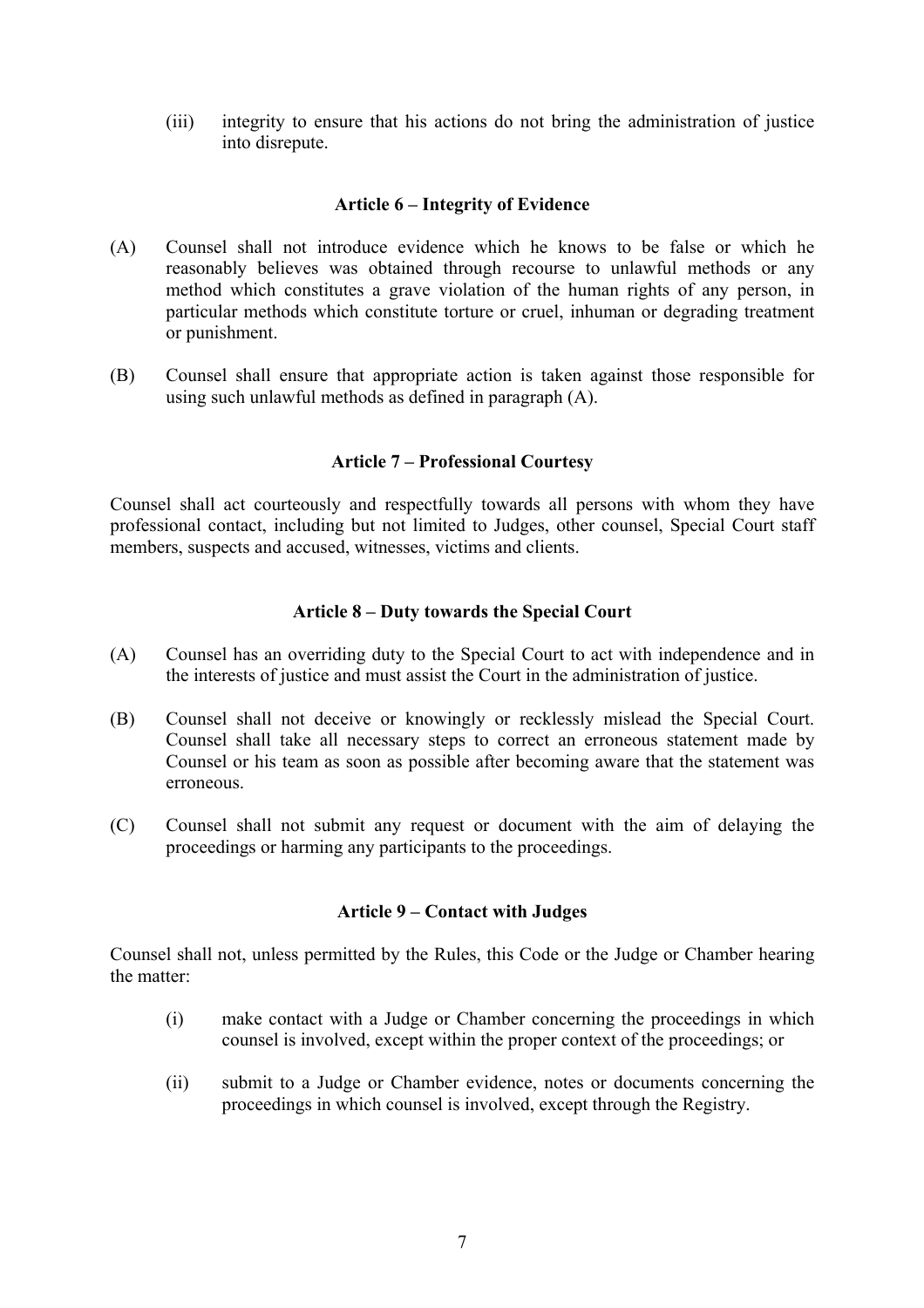# **Article 10 – Conduct toward Victims and Witnesses**

- (A) In dealing with victims and witnesses, counsel shall:
	- subject to the Rules of Procedure and Evidence, preserve confidentiality, and not disclose information which may jeopardise the privacy, safety and security of victims and witnesses, in particular, those witnesses who have been afforded protective measures under Rule 69 or Rule 75 of the Rules; (i)
	- (ii) make reasonable efforts to minimise inconvenience to witnesses;
	- (iii) consider the views, legitimate interests and concerns of witnesses; and
	- (iv) ensure that witnesses are informed of their rights and obligation, including their right to request protective measures, and the progress of the case.
- (B) Counsel shall not offer or give any monetary or other incentive to any person for the purpose of unduly encouraging or influencing the testimony of a witness. This paragraph shall not apply to the payment of fees to expert witnesses.
- (C) Counsel shall not coerce, threaten, intimidate, humiliate or harass a witness or his relatives or acquaintances.
- (D) Counsel shall not communicate or meet with a witness during his testimony once the witness has made the solemn declaration under Rule 90 (B) of the Rules, except with leave of a Judg e or a Chamber.

## **le 11 – Conduct toward Others Artic**

- (A) Counsel shall not communicate with a suspect or accused who is represented by other counsel except through or with permission of such person's counsel, unless the suspect or accused has voluntarily waived his right to counsel.
- (B) Counsel communicating with a person who is not represented by counsel shall inform such person of the role counsel plays in the matter, the person's right to counsel under the Rules if applicable, and the nature of legal representation in general.

## **Counsel as Witness Article 12 –**

- (A) Counsel shall not act in a matter in which there is a substantial probability that counsel will be a necessary witness except where:
	- (i) the testimony relates to an uncontested issue;
	- (ii) the testimony relates to the nature and value of legal services rendered in the case; or
	- (iii) substantial hardship would be caused to a client if counsel does not so act.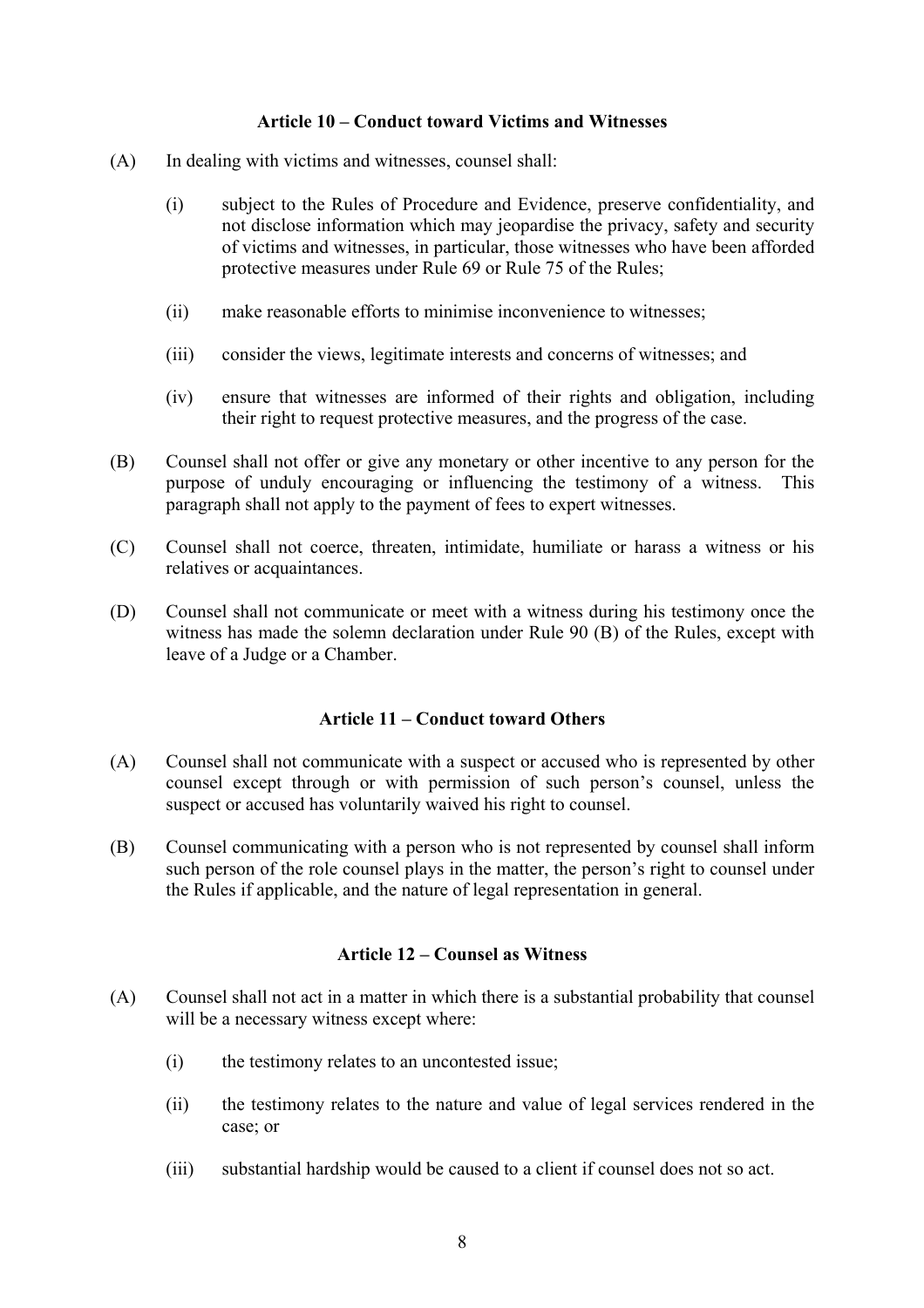(B) Counsel shall not call opposing counsel as a witness unless there is a compelling need for that testimony. If opposing counsel is called as a witness, counsel shall ensure that confidentiality and privilege is preserved, unless counsel is ordered to testify to a confidential or privileged matter by a Judge or a Chamber.

## **Article 13 – Contact with the Media**

- (A) Counsel shall not publish or assist in the publication of any material concerning any current proceedings which:
	- (i) is false ; or
	- (ii) discloses any confidential information.
- (B) Counsel shall not comment on any matter which is *sub judice* in any case in which he is involved.

# **OBLIGATIONS UPON DEFENCE COUNSEL**

## **Article 14 – Scope of Representation**

- (A) Subject to paragraph (B), when representing a client, Defence Counsel shall:
	- consult with the client regarding the objectives of the representation and the means by which those objectives are to be pursued; (i)
	- (ii) abide by a client's decisions concerning the objectives of representation if not inconsistent with counsel's duties under the Code and with Defence Counsel's best pro fessional judgement; and
	- (iii) prepare and file all required motions and take any other required and lawful actions in order to fulfil the objectives of the representation.
- (B) Where Defence Counsel has been appointed by a Judge or Chamber as stand-by counsel or court-appointed counsel, when representing a client such Defence Counsel shall:
	- (i) abide by any orders of a Judge or Chamber that prescribe the scope of representation to be provided;
	- (ii) discuss with his client the conduct of the case, endeavour to obtain his instructions thereon and take account of views expressed by the client, while retaining the right to determine what course to follow;
	- (iii) act throughout in the best interests of the client.
- (C) Defence Counsel shall not advise or assist a client to engage in conduct which Defence Counsel knows is in breach of the Agreement, the Statute, the Rules, the Directive or this Code.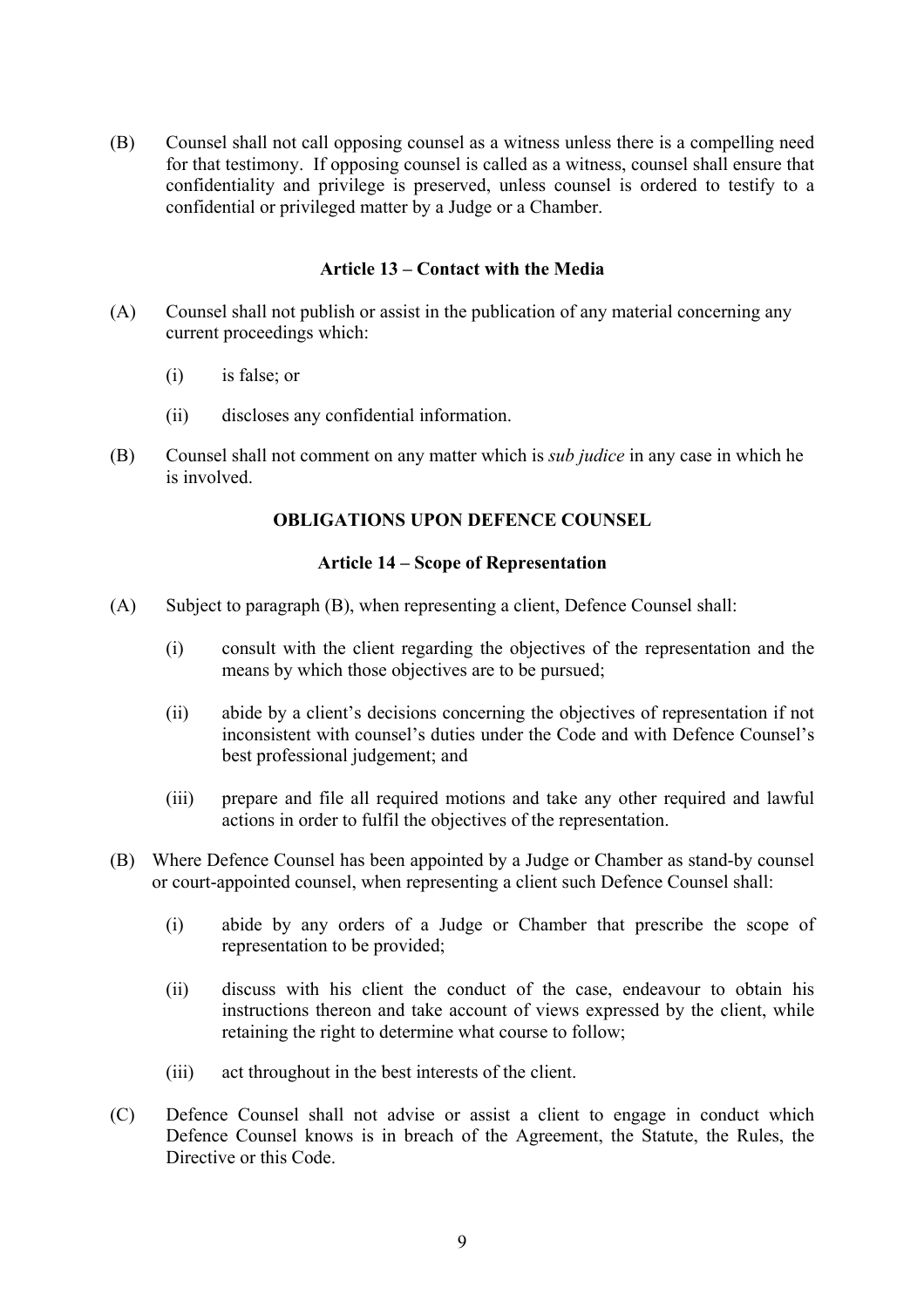# **Article 15 – Conflict of Interest**

- (A) Defence Counsel shall at all times act in the best interests of the client and shall put such interests before his own interests or those of any other person, organisation or State. Where there is doubt as to the existence of such conflict, it shall be resolved against Defence Counsel's own interest. Where a conflict arises between the duty of Defence Counsel to act in the best interests of the client and the interests of justice, the latter shall prevail.
- (B) Defence Counsel shall not represent a client in connection with any matter in which Defence Counsel participated as an official or staff member of the Special Court or in any other capacity before the Special Court, unless the Registrar approves after consultation with the parties.
- (C) Defence Counsel or his firm shall not represent a client with respect to a matter if:
	- (i) a conflict or a potential conflict exists between the interests of the client and any other client(s); or
	- (ii) the matter is the same or substantially related to another matter in which Defence Counsel or his firm had formerly represented another client ("former client"), and the interests of the client are materially adverse to the interests of the former client, unless the client and the former client consent; or
	- (iii) Defence Counsel's professional judgement on behalf of the client will be, or may reasonably be expected to be, adversely affected by Defence Counsel's own interests or his interests in a third party.
- (D) Where a conflict of interest arises, Defence Counsel shall promptly and fully inform each potentially affected client of the nature and extent of the conflict and:
	- (i) take all steps necessary to remove the conflict; or
	- (ii) obtain the full and informed consent of all potentially affected clients to continue their representation, but only if such consent, in the judgement of Defence Counsel, is unlikely to prejudice the administration of justice.
- (E) In the case of Defence Counsel appointed by a Judge or Chamber, where a conflict of interest arises such Defence Counsel also shall promptly and fully inform the Judge or Chamber of the nature and extent of the conflict and may only continue the representation with the leave of the Judge or Chamber.

# **Article 16 – Communication with Clients**

(A) Subject to any order of a Judge or Chamber, Defence Counsel shall keep a client informed about all developments in the case and strategies to be used in the matter before the Special Court in which the client is an interested party and shall promptly comply with all reasonable requests by the client for information.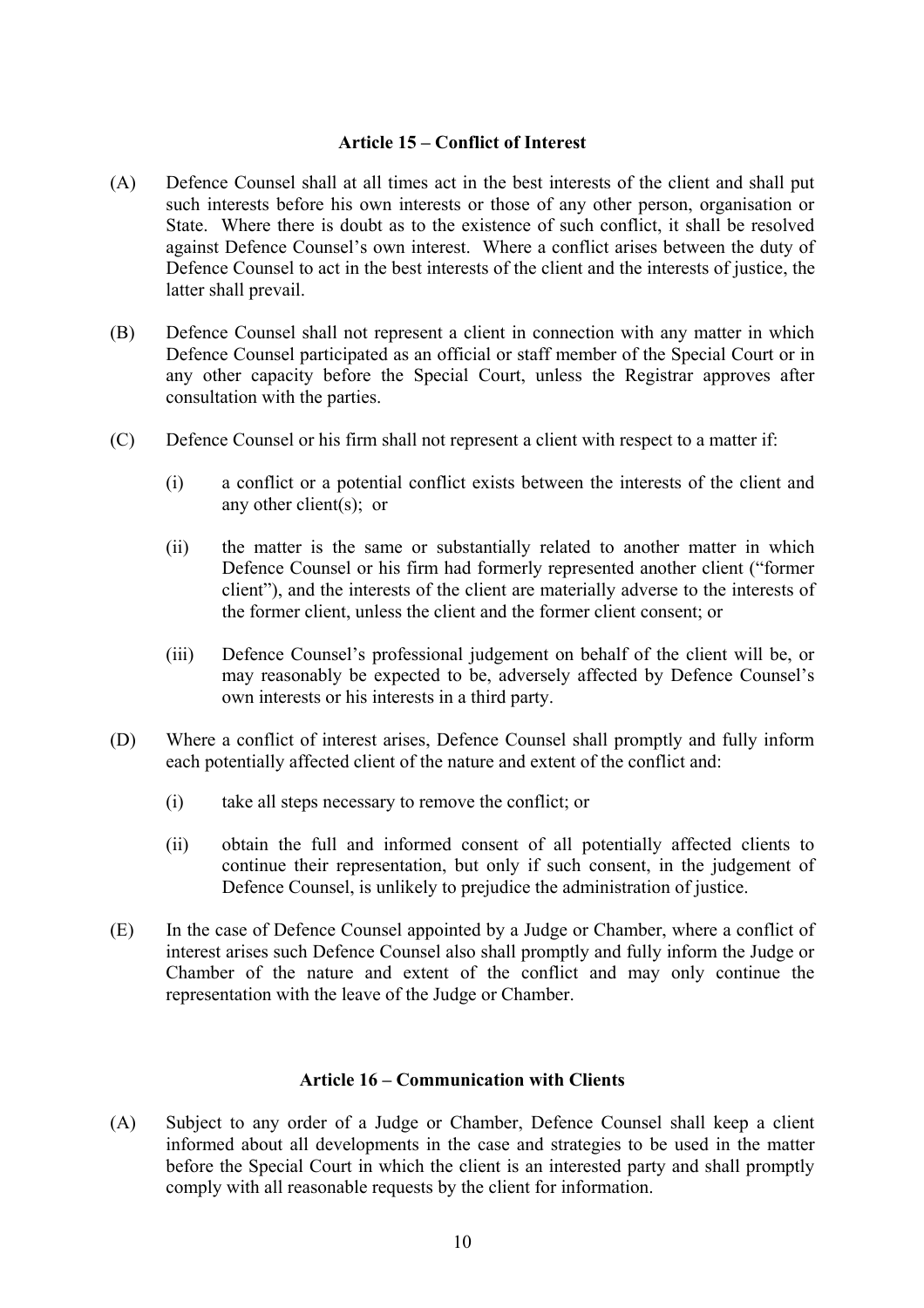(B) Defence Counsel shall explain a matter to a client to the extent reasonably necessary to permit the client to make informed decisions regarding his represen tation.

# **Article 17 – Confidentiality**

- (A) With the exception of information which is already part of the public record, Defence Counsel shall respect the confidentiality of all information which has been entrusted to him in connection with his representation of a client, even after Defence Counsel has ceased to represent such client.
- (B) Whether or not the relationship of counsel and client continues, Defence Counsel shall preserve the confidentiality of his client's affairs and shall not:
	- (i) reveal to any other person information that has been entrusted to Defence Counsel in confidence, provided that Defence Counsel may reveal such information to his team; or
	- (ii) use such information to the client's detriment or to the advantage of Defence Counsel or another client of Defence Counsel.
- (C) Notwithstanding paragraph (B) and subject to Article 13 of this Code, Defence Counsel may reveal information which has been entrusted to him in confidence in any one of the following circumstances:
	- (i) when the client has been fully consulted and knowingly consents in writing;
	- (ii) when essential to establish a defence to a criminal or disciplinary charge or civil claim instituted against Defence Counsel or Defence Counsel's team; or
	- (iii) when necessary to prevent an act which Defence Counsel reasonably believes:
		- $(a)$  is a criminal offence within the territory in which it may occur; and/or
		- (b) may result in death or substantial bodily harm to any person unless the information is disclosed.

## **Article 18 – Declining, Terminating or Withdrawing Representation**

- (A) Subject to sub-paragraph (B), Defence Counsel shall not represent a client if Defence Counsel's representation is:
	- (i) terminated by the client;
	- (ii) withdrawn by the Principal Defender if counsel is assigned by the Principal Defender; or
	- (iii) ordered to be terminated or withdrawn by a Chamber as the case may be.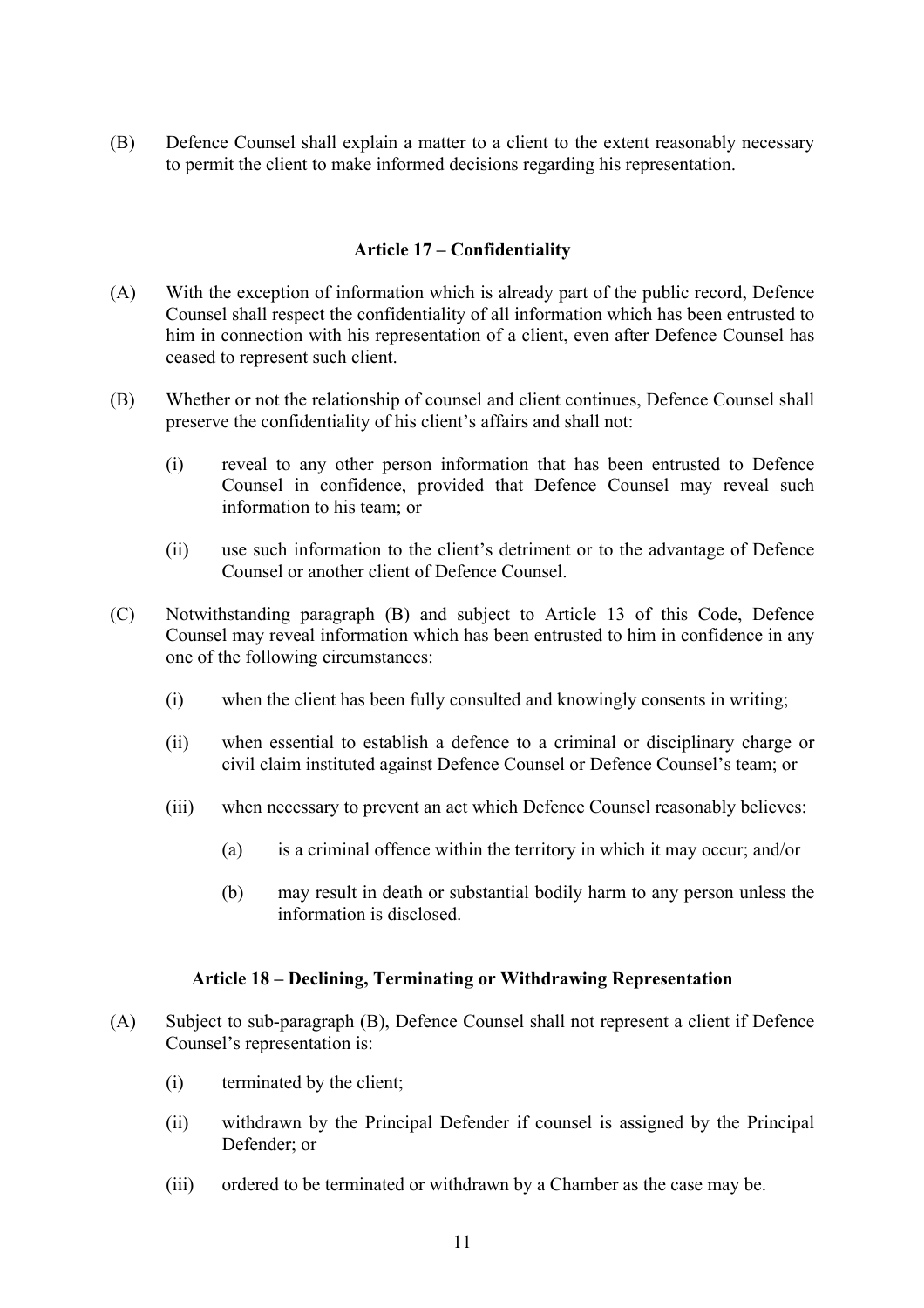- (B) Where Defence Counsel is appointed by a Judge or Chamber as St and-by or Court-Appointed Counsel, representation may only be withdrawn or termina ted with leave of a Judge or Chamber upon demonstration of good cause and wher e withdrawal or termination is in the interests of justice;
- (C) Subject to Article 24 of the Directive and any order of a Judge or Chamber, Defence Counsel may terminate or request withdrawal of his representation of a client if such termination or withdrawal can be achieved without material adverse effect on the interests of the client, or if:
	- (i) he believes that the client has used Defence Counsel's services to perpetrate a crime or fraud, or persists in a course of action involving Defence Counsel's services that Defence Counsel reasonably believes is criminal or fraudulent;
	- (ii) the client insists upon pursuing an objective that Defence Counsel considers unlawful, improper or an abuse of process before the Special Court;
	- (iii) the client fails substantially to fulfil an obligation to Defence Counsel regarding Defence Counsel's services and has been given reasonable warning that Defence Counsel will terminate or request withdrawal of his representation unless the obligation is fulfilled; or
	- (iv) other good cause for termination or withdrawal exists.
- (D) If representation by Defence Counsel is to be terminated or withdrawn, unless otherwise ordered by a Chamber such termination or withdrawal shall not take effect until a replacement Defence Counsel is engaged by the client or assigned by the Principal Defender, or the client has notified the Registrar in writing of his intention to co nduct his own defence.
- (E) Upon termination or withdrawal of representation by Defence Counsel, Defence Counsel shall take steps to the extent reasonably practicable to protect the client's interests, including but not limited to giving sufficient notice to the client, surrendering papers and property to which the client or the Special Court is entitled and refunding any advance payment of fees that have not been earned.

# **Article 19 – Prospective Clients**

Defence Counsel shall not:

- (i) contact a prospective client, his relatives or acquaintances in an attempt to solicit work from such prospective client;
- (ii) make false, misleading or deceptive communications about Defence Counsel's services to a prospective client, his relatives or acquaintances.

# **Article 20 – Remuneration of Defence Counsel**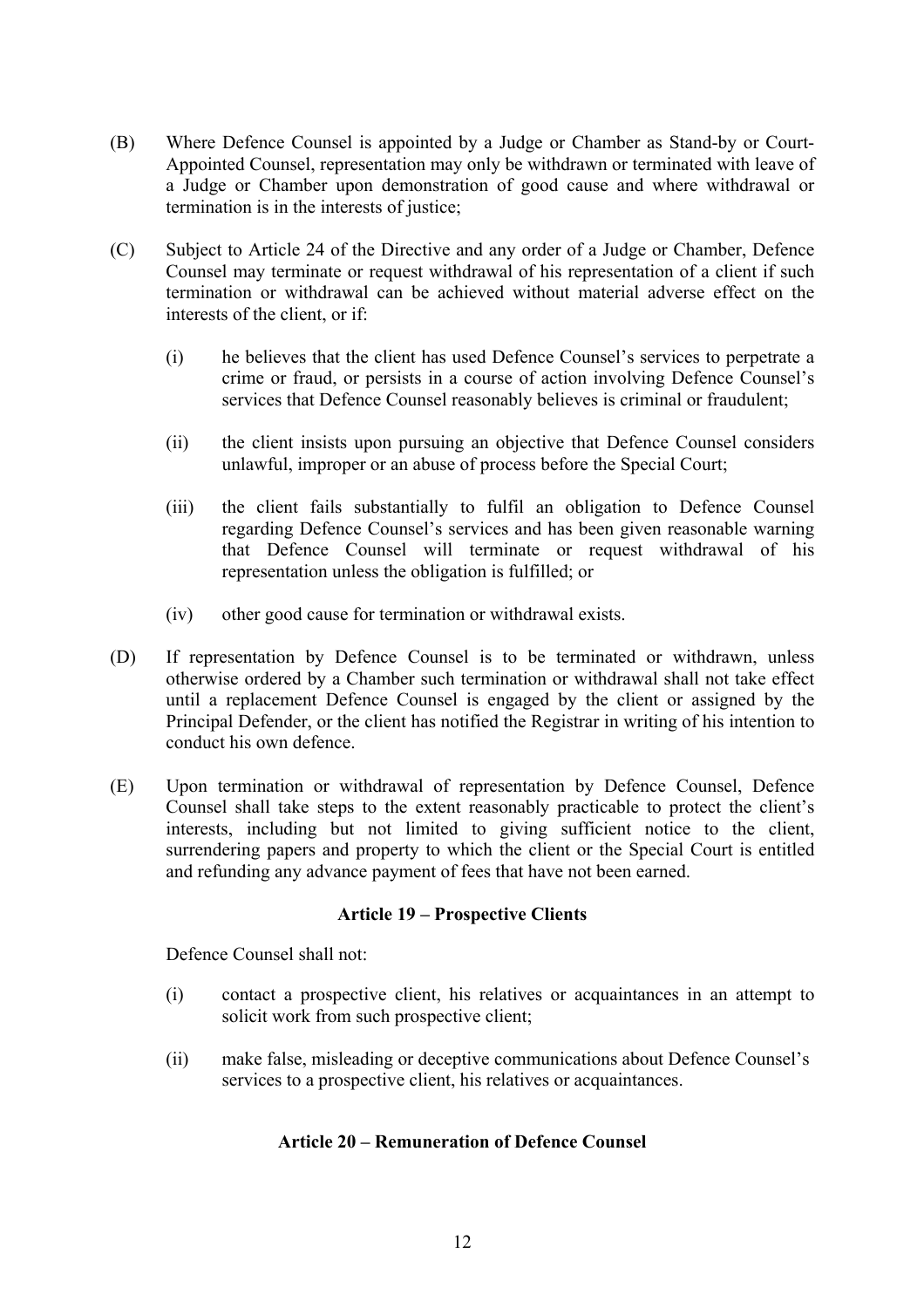- (A) Defence Counsel engaged by a client in accordance with Rule 44 o f the Rules shall provide an estimate, in advance, of fees to be charged to a client, the basis for calculating the costs, the billing arrangements and the client's right to receive a bill of costs. Such fees shall be fair and reasonable.
- (B) Defence Counsel engaged by a client in accordance with Rule 44 of the Rules shall not accept remuneration for representing a client from a source other than that client unless:
	- (i) that client consents after consultation; and
	- (ii) there is no interference thereby with Defence Counsel's independence of professional judgement or with the client-counsel relationship.
- (C) Defence Counsel assigned by the Principal Defender in accordance with Rule 45 of the Rules or appointed by a Judge or Chamber shall not accept remuneration for re presenting a client from a source other than the Special Court.
- (D) Defence Counsel shall maintain detailed records of time spent and expenses incurred on behalf of a client in the manner directed by the Registrar or the Principal Defender.

# Article 21 – Financial Arrangements between Defence Counsel and Clients

- (A) Defence Counsel shall not mix funds of a client with his own or with the funds of Defence Counsel's employer or law firm.
- (B) Defence Counsel shall not borrow monies or assets from a client.

## **icle 22 – Fee Splitting Art**

- (A) Fee-splitting arrangements, including but not limited to the transfer or loan of all or part of the fees received by Defence Counsel for the representation of a client or any other assets or monies to a client, the client's relatives and/or any other person or organization in which the client has a personal interest, shall be prohibited.
- (B) Defence Counsel shall inform the Principal Defender if:
	- (i) Defence Counsel is requested, induced or encouraged by a client to enter into a fee splitting arrangement, in which case Defence Counsel shall also inform the client on the unlawfulness of the practice; or
	- (ii) Defence Counsel becomes aware of any alleged fee splitting arrangement by a member of his team.
- (C) Following receipt of information regarding possible fee splitting arrangements between Defence Counsel and his clients, the Principal Defender shall investigate such information in order to determine whether it is substantiated.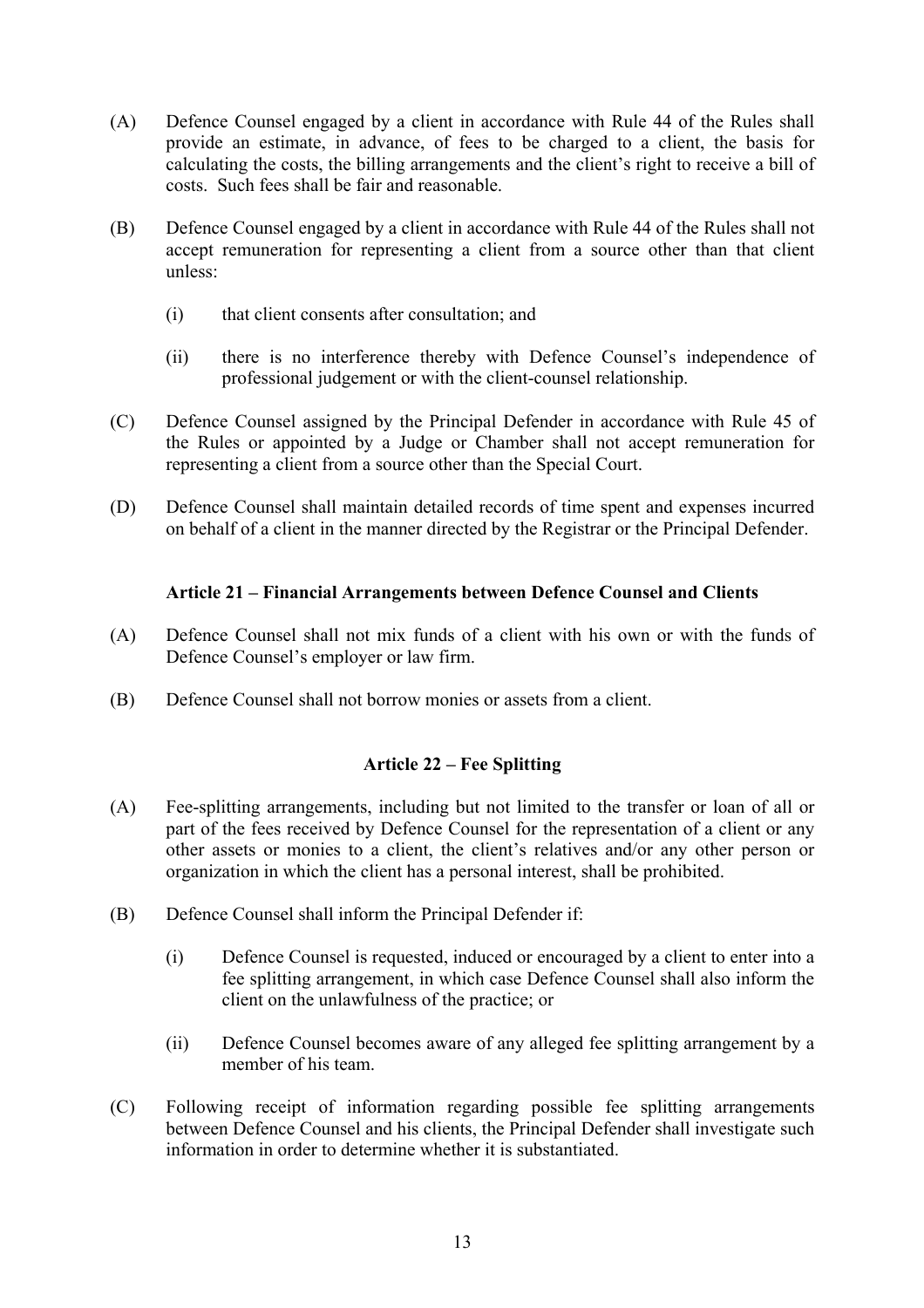- (D) Where Defence Counsel is found to have engaged in fee splitti ng, the Principal Defender shall take action in accordance with the Statute, the Rules an d this Code.
- (E) In exceptional circumstances, and only with the leave of the Principal Defender, Defence Counsel may provide his clients with equipment, materials and other items of *de minimis* value necessary for the preparation of their defence.

# **CONDUCT OF PROSECUTION COUNSEL**

## **Article 23 – Scope of Prosecution**

Prosecution Counsel shall:

- (i) conduct investigations and analyses with the central aim of providing the factual and evidentiary basis for an accurate assessment of criminal responsibility;
- (ii) conduct fair and firm prosecutions of crimes within the jurisdiction of the Special Court, when well-founded upon evidence reasonably believed to be reliable and admissible.

## **Article 24 – Impartiality**

- (A) Prosecution Counsel shall respect the presumption of innocence of all suspects and accused, and in particular, shall refrain from expressing a public opinion on the guilt or innocence of a suspect or an accused in public or outside the context of proceedings.
- (B) Prosecution Counsel shall assess the materiality of facts and the probative value of evidence according to all relevant circumstances and irrespective of whether they are to the advantage or disadvantage of the suspect or accused.

# **Article 25 – Conflict of Interest**

- (A) Prosecution Counsel shall remain unaffected by individual or sectional interests and public or media pressures, and shall have regard only to the public interest.
- (B) Prosecution Counsel shall not act in connection with any matter in which Prosecution Counsel participated as an official or staff member of the Special Court or in any other capacity before the Special Court, unless the Registrar approves after consultation with the parties.

## **Article 26 – Confidentiality**

With the exception of information which is part of the public record, Prosecution Counsel shall respect the confidentiality of all information which has been entrusted to him in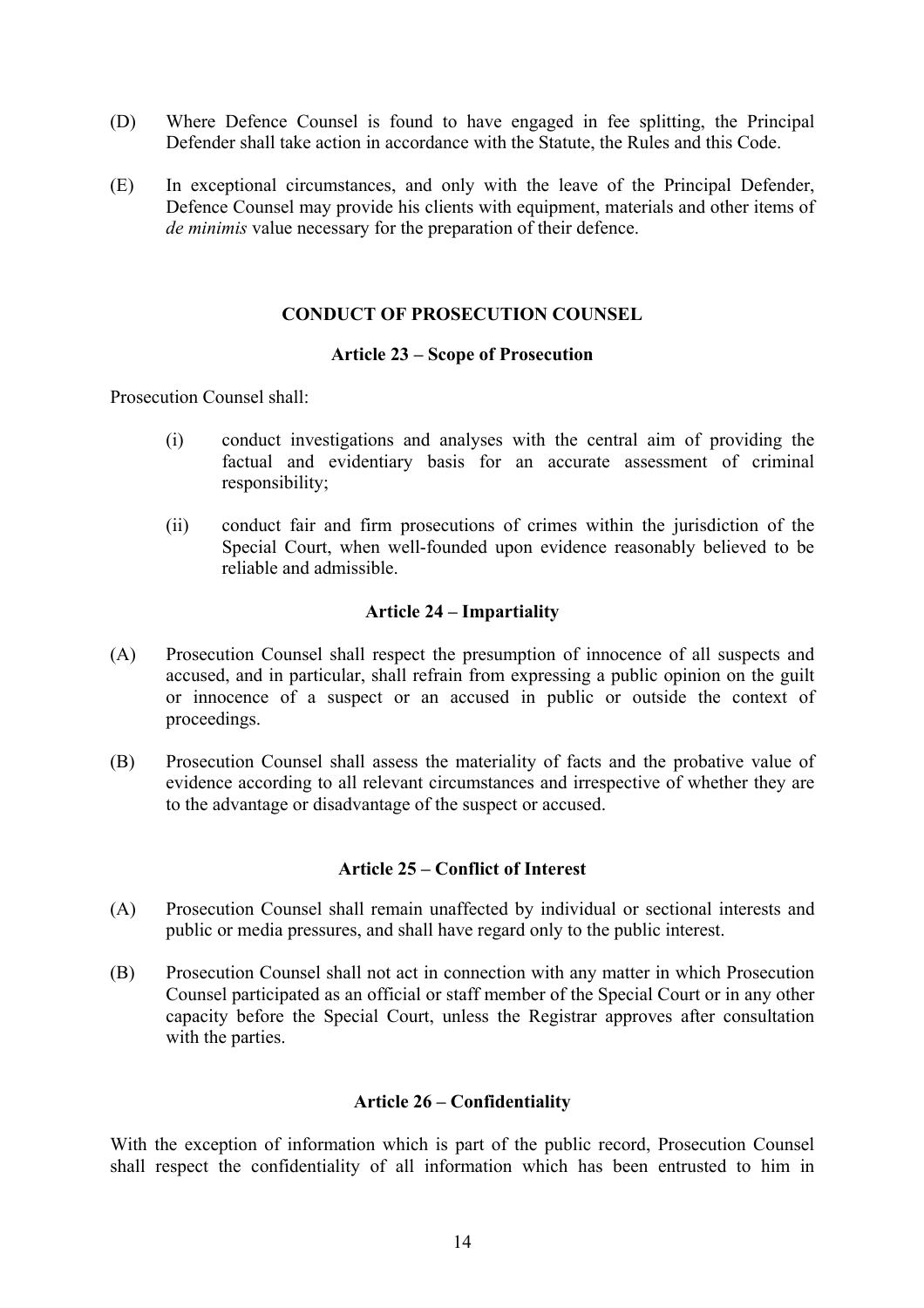connection with a case, even after Prosecution Counsel has ceased to act as Prosecution Counsel.

# **DISCIPLINARY PROCEEDINGS**

#### **Article 27 – Misconduct** *(amended on 13 May 2006)*

Counsel commits misconduct when he:

- (i) violates or attempts to violate this Code; or
- (ii) knowingly assists or induces another person to violate or attempt to violate this Code or does so through the acts of another person; or
- (iii) refuses or fails to conform with any order or sanction of a Disciplinary Panel.

# **Article 28 – Responsibility for Other Team Members**

- (A) Counsel shall be responsible for the misconduct of other members of his team when counsel:
	- (i) orders or, with knowledge of the specific misconduct, approves the misconduct involved; or
	- (ii) has direct supervisory authority over the team member, and knows of the misconduct at a time when its consequences can be avoided or mitigated but fails to take reasonable remedial action.
- (B) Counsel shall be bound by this Code notwithstanding that counsel acted at the direction of other counsel.

## **Article 29 – Disciplinary Panel**

- (A) There shall be a Disciplinary Panel to hear complaints against counsel and shall consist of three members:
	- (i) a judge of a Trial Chamber designated by the President of the Special Court;
	- (ii) a lawyer appointed by the the Principal Defender;
	- (iii) a lawyer appointed by the the Prosecutor;
- (B) The judge of the Trial Chamber shall be the chairperson of the Disciplinary Panel.
- (C) The Disciplinary Panel shall adopt decisions by majority vote.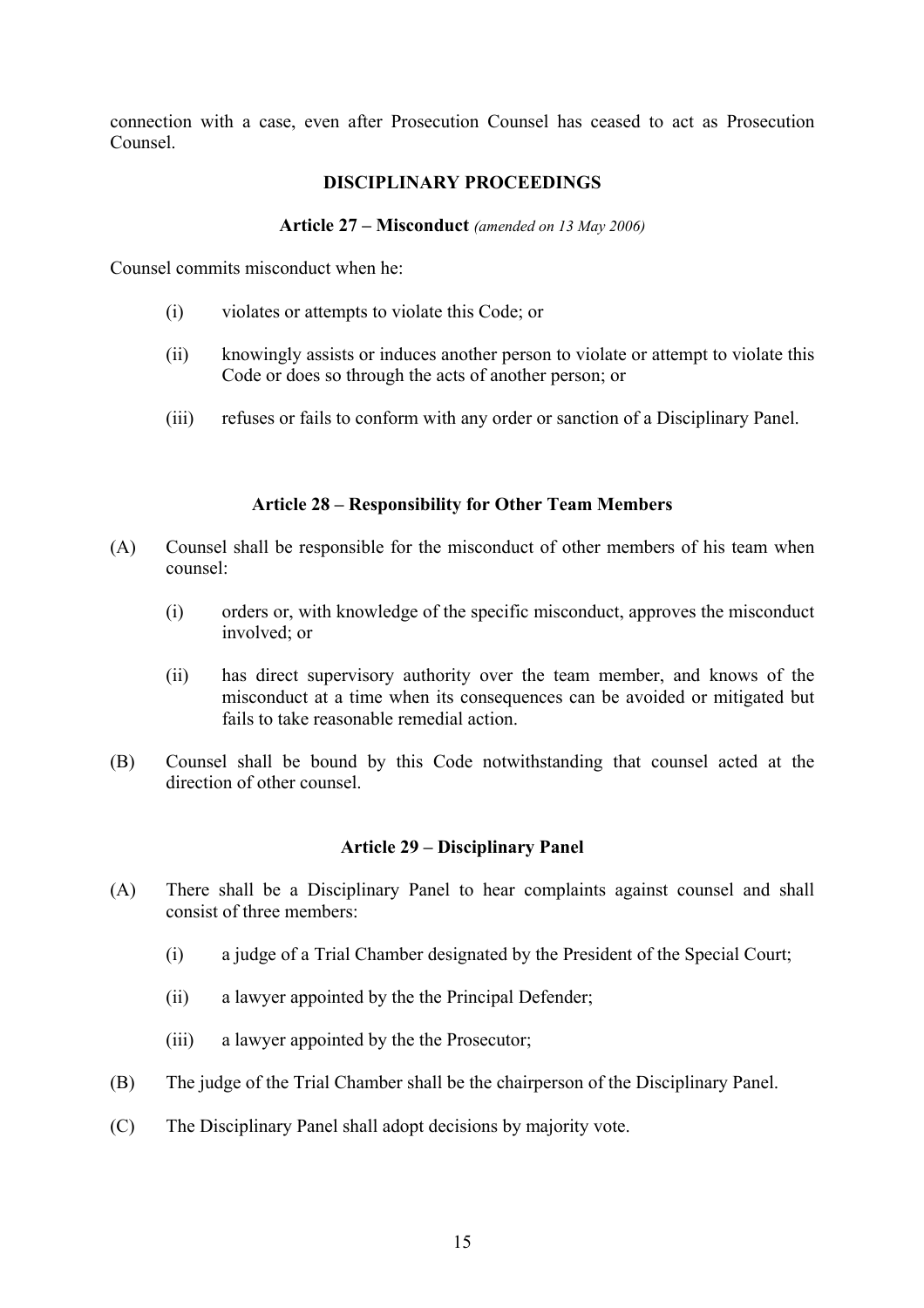# **Article 30 – Rights of Counsel**

Counsel subject to disciplinary proceedings shall be entitled to:

- (i) assistance by another counsel;
- (ii) refuse to make any statement which might tend to incriminate him;
- (iii) adequate time to prepare his defence; and
- (iv) examine or have examined witnesses against him and to obtain the attendance and examination of witnesses on his behalf under the same conditions as witnesses against him.

# **Article 31 – Records of Disciplinary Proceedings**

The Registrar shall maintain all documents and records of any disciplinary proceedings conducted pursuant to this Code.

# **Article 32– Complaints**

- (A) Complaints regarding the misconduct of counsel may be submitted to the Registrar by any person and such complaints shall be treated confidentially.
- (B) The complaint shall be in writing or, if the complainant is unable to do so, orally before the Registrar or a member of the Registry. The complaint shall identify the complainant and counsel against whom the complaint is made, and shall describe in sufficient detail the alleged misconduct.
- (C) The complaint shall be submitted no later than six months after the alleged misconduct is brought to the attention of the complainant or six months after the complainant should have reasonably known about the existence or occurrence of the alleged misconduct.
- (D) The Registrar shall send the complaint fulfilling the requirements set out in paragraph  $(B)$  to the counsel concerned and shall, if he is of the opinion that the complaint is genuine and raises a serious issue of a breach of this Code, request him within 20 days of receiving the complaint to submit to the Registrar a response to the complaint.
- (E) The Registrar shall submit the complaint and counsel's response to the complaint to the President without delay.
- (F) Upon receiving the complaint and counsel's response to the complaint, the President shall:
	- (i) reject the complaint if it is manifestly vexatious, misconceived or unfounded based on the information at its disposal;
	- (ii) offer mediation to the complainant and counsel, if appropriate;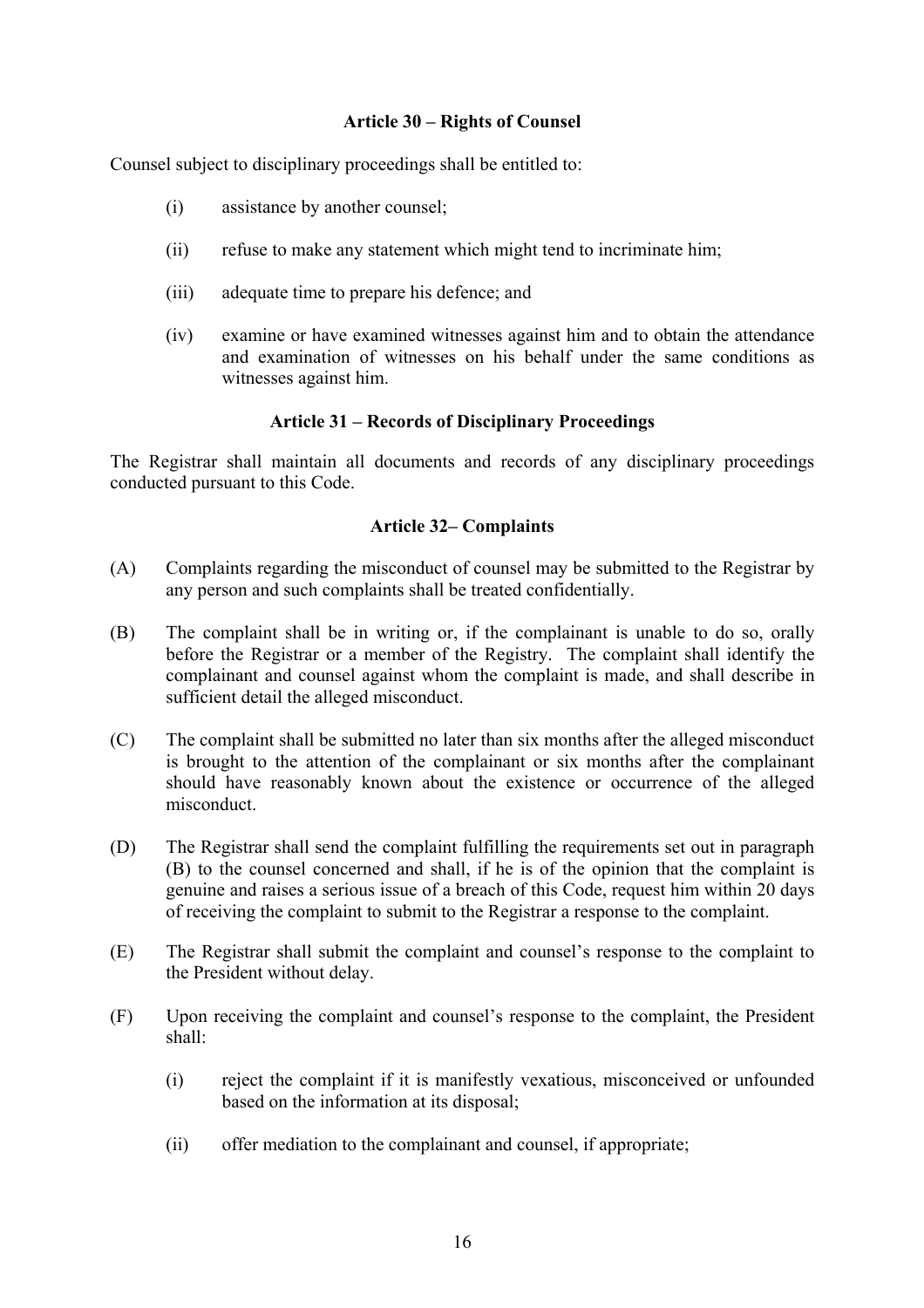- (iii) if necessary, request the Registrar to designate an independent counsel to investigate the alleged misconduct; or
- (iv) if necessary, direct the Registrar to convene a Disciplinary Panel;
- $(v)$  direct the Registrar if necessary to appoint counsel to prosecute the complaint.

# Article 33 – Procedure of the Disciplinary Panel *(amended on 13 May 2006)*

- (A) The hearing shall be public unless the Disciplinary Panel decides to exclude the public for any reason set out in Rule 79 of the Rules of Procedure and Evidence.
- (B) During the hearing, the Disciplinary Panel may admit any evidence which is relevant or which has probative value, whether oral or written. The Disciplinary Panel shall give counsel an opportunity to present his defence.
- (C) The Disciplinary Panel may decide to dismiss the complaint based on the evidence submitted to it or find that counsel committed the alleged misconduct. The decision shall be pronounced in public. A reasoned decision shall be issued in writing.
- (D) Where the Disciplinary Panel dismisses the complaint, the Disciplinary Panel shall order that counsel be reinstated, if counsel has been temporarily suspended pursuant to this Article.
- (E) The Registrar shall provide copies of the decision to:
	- (i) counsel ;
	- (ii) the complainant; and
	- (iii) the Principal Defender in the case of Defence Counsel, and the Prosecutor in the case of Prosecution Counsel and,
	- (iv) the President.

(F) The standard of proof shall be proof beyond reasonable doubt.

(G) The Disciplinary Panel may make such orders for the preparation or conduct of hearing of the complaint as it deems appropriate including, but not limited to, the appointment of an independent counsel to assist the Disciplinary Panel, conducting pre-hearing conferences and making orders for disclosure.

# **Article 34 – Sanctions** *(amended on 13 May 2006)*

- (A) Where the Disciplinary Panel finds that misconduct has been established against counsel, it may impose one or more of the following sanctions:
	- (i) admonishment;
	- (ii) public reprimand;
	- (iii) restitution;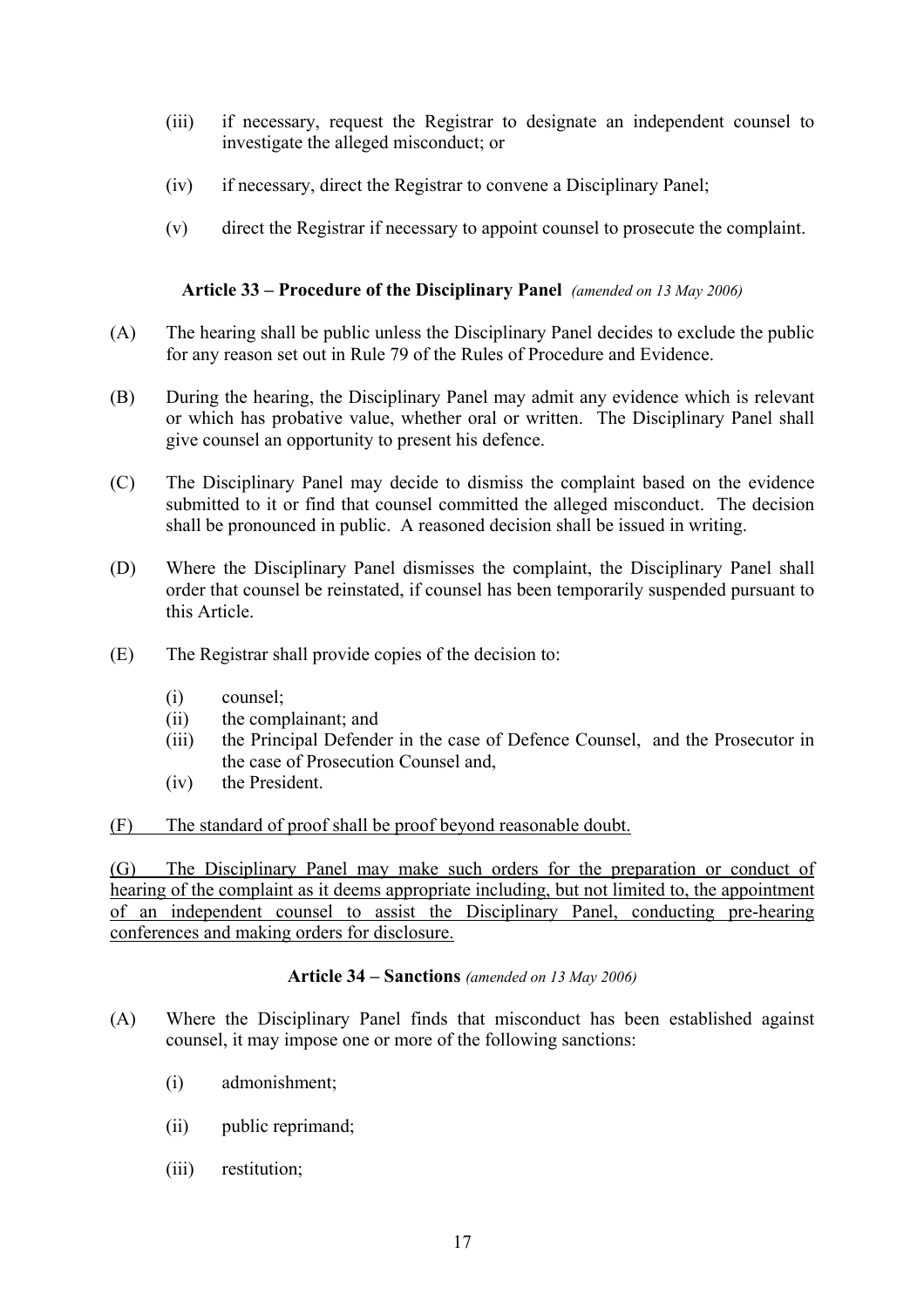- (iv) a fine not exceeding 2 million Leones;
- (v) temporary refusal of audience before the Special Court; or
- (vi) permanent refusal of audience before the Special Court.
- (B) In addition to or in lieu of the sanctions set out in paragraph (A), the Disciplinary Panel may also request a Judge or a Chamber, with the approval of the President, to communicate any misconduct of counsel to the professional body regulating the conduct of counsel in his State of admission, pursuant to Rule 46 (D) of the Rules.
- (C) Where the Disciplinary Panel finds that misconduct has been established against counsel, it shall order that the reasonable costs of the proceedings be borne by counsel. Where no misconduct has been found against counsel, the reasonable costs of the proceedings shall be reimbursed by the Special Court.

# *(amended on 13 May 2006)* **Article 35 – Disciplinary Appeals Board**

- (A) There shall be a Disciplinary Appeals Board comprised of three judges of the Appeals Chamber of the Special Court for Sierra Leone designated by the President.
- (B) Sanctioned counsel shall be entitled to appeal the decision of the Disciplinary Panel to the Disciplinary Appeals Board on matters of law only. The decision of the Disciplinary Panel shall be considered final after the time limit for appeal has lapsed.
- $(C)$  The procedure for the appeal shall be by way of written submission.
- (D) (i) Notice of Appeal and written submissions of the sanctioned counsel shall be filed with the Registrar and served on the independent counsel within 7 days of publication of the reasoned decision of the Disciplinary Panel;
	- (ii) The independent counsel may file written submissions in response with the Registrar for forwarding to the Disciplinary Appeals Board within 14 days of service of the notice of appeal;
	- (iii) Submissions in reply may be filed within 5 days of service of any response.

# **FINAL PROVISIONS**

## **Article 36 – Amendment**

This Code may be amended by the Registrar in consultation with the representatives of the Prosecutor and the Principal Defender pursuant to Rule 46(G) of the Rules, and subject to adoption at the Plenary Meeting. Any amendments made shall not apply retroactively.

## **Article 37 – Entry into Force**

This Code enters into force on Monday 16 May 2005.